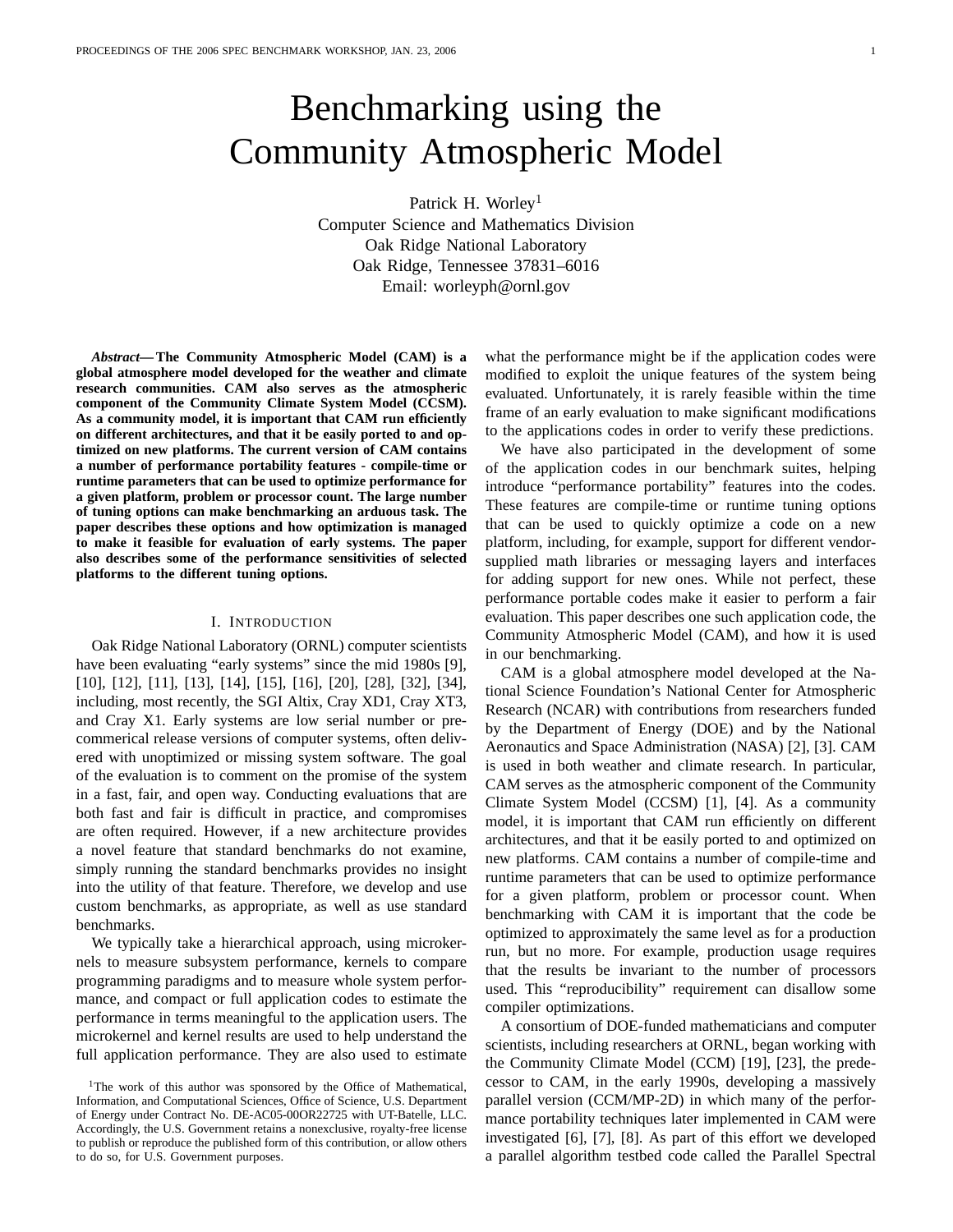Transform Shallow Water Model (PSTSWM) [31], [35], [36]. PSTSWM was our first attempt at developing a performance portable benchmark. PSTSWM was later included in PARK-BENCH [21]. The importance of PSTSWM is that it includes a superset of the tuning options supported in CCM/MP-2D, and PSTSWM can be used to identify a subset of candidate options, minimizing the number of required CCM/MP-2D tuning runs. While less important for CAM, as PSTSWM is not as faithful a representation of the parallel algorithms in CAM, it is still used for this purpose.

#### II. COMMUNITY ATMOSPHERIC MODEL

CAM is a mixed-mode parallel application code, using both the Message Passing Interface (MPI) [18] and OpenMP protocols [5]. CAM is characterized by two computational phases: the dynamics, which advances the evolution equations for the atmospheric flow, and the physics, which approximates subgrid phenomena such as precipitation processes, clouds, long- and short-wave radiation, and turbulent mixing [3]. The approximations in the physics are referred to as the physical parameterizations. Control moves between the dynamics and the physics at least once during each model simulation timestep. The number and order of these transitions depend on the numerical algorithm in the dynamics.

CAM includes multiple *dynamical cores (dycores)*, one of which is selected at compile-time. Three dycores are currently supported: the spectral Eulerian solver from CCM [23], [27], a spectral semi-Lagrangian solver [29], and a finite volume semi-Lagrangian solver [24]. The three dycores do not use the same computational grid. An explicit interface exists between the dynamics and the physics, and the physics data structures and parallelization strategies are independent from those in the dynamics. A dynamics-physics coupler moves data between data structures representing the dynamics state and the physics state.

The development of CAM was (and continues to be) a large community-wide effort. ORNL researchers are responsible for many of the performance portability features in the spectral Eulerian and spectral semi-Lagrangian dycores, most ported from CCM/MP-2D, and in the physics [33]. The finite volume dycore was originally developed at NASA, and most of the initial performance portability features were developed at NASA Goddard and at Lawrence Livermore National Laboratory [25], [26]. However, many individuals from many organizations have contributed to the software engineering of CAM, notably the CCSM Software Engineering Group at NCAR and David Parks of NEC Solutions America, who is responsible for the initial vectorization of many of the routines.

# III. PERFORMANCE PORTABILITY FEATURES

We cannot do justice in this paper to the large number of tuning options currently supported in CAM. For more details, see [25], [26], [33]. Instead, we focus on those options that have proved most useful in recent benchmarking exercises.

# *A. General*

Along with the usual tuning option of compiler flags, CAM has a number of code fragments, delimited by cpp directives, that are enabled only for certain systems. For example, there are a few routines for which we were unable to develop a single version that runs well on both vector and nonvector systems. cpp is used to choose either the vectorizable or the cache-friendly versions of these routines. cpp is also used to choose between math library routines with different calling sequences, FFT routines primarily.

#### *B. Physics*

The physics uses the same computational grid as the dynamics. All three dycores employ a tensor product longitudelatitude-vertical (nlon  $\times$  nlat  $\times$  nver) grid covering the sphere. We refer to all grid points in this three-dimensional grid with a given horizontal location, differing only in the vertical coordinate, as a *vertical column*, or just *column*. The current physical parameterizations in CAM are based on vertical columns, and physics computations at a given timestep are independent between columns. The basic data structure in the physics is the *chunk*, an arbitrary collection of vertical columns. Grid points in a chunk are referenced by (local column index, vertical index). A "chunked" array is declared as (pcols, nver, nchunks) and the loop structure is

```
do j=1,nchunks
  do k=1,nver
    do i=1,ncols(j)
      (physical parameterizations)
    enddo
  enddo
enddo
```
Here

- $ncols(j)$  is the number of columns allocated to chunk j;
- nchunks is the number of chunks;
- pcols is the maximum number of columns allocated to any chunk (specified at compile time).

Thus,  $pcols \cdot nchunks \geq nlon \cdot nlat$  for a tensor-product longitude-latitude grid, but there are no other assumptions about the composition of a chunk. In particular, the columns bundled in a given chunk may not be geographically contiguous.

The primary physics tuning options are as follows.

1) The first option is the compile-time parameter pcols. This determines the maximum number of columns assigned to a chunk. (Depending on the number of processors and number of columns, ncols(j) can be less than pcols.) Large pcols generates long inner loops, which improve vectorization. Small pcols decreases the size of the basic computational unit, which improves cache locality, and increases the number of chunks. While increasing the number of chunks can increase loop overhead, it also exposes additional OpenMP parallelism and may help in load balancing between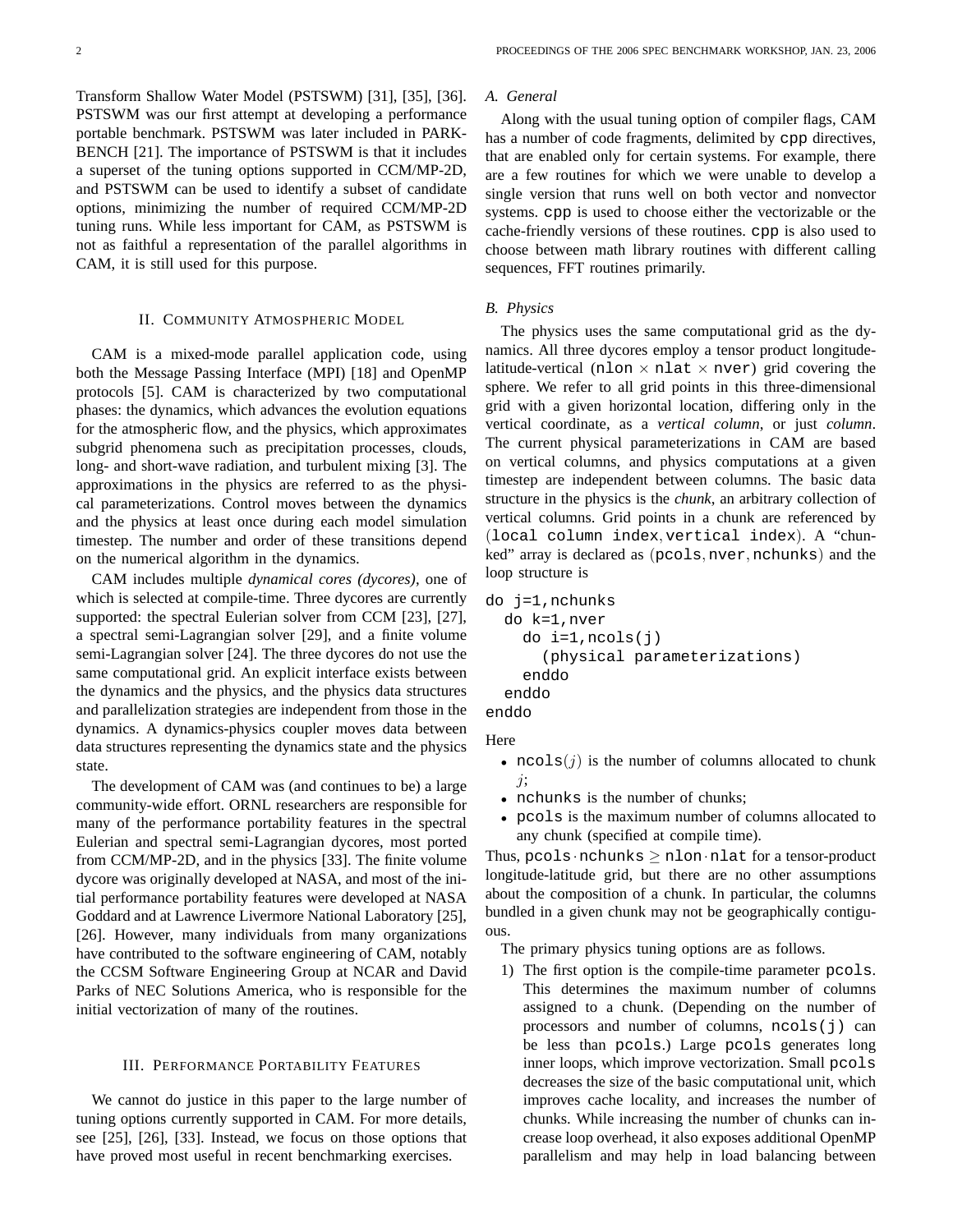OpenMP threads. The specific value of pcols will also determine the memory alignment of elements in the chunked arrays, which has performance implications on most systems.

- 2) The second option is the load-time specification of the number of MPI processes and OpenMP threads for a given total number of processors. The number of OpenMP threads determines the number of chunks to create. The same number of chunks are (usually) assigned to all threads spawned by a given MPI process. Approximately the same number of columns are assigned to these chunks, so each thread is also assigned approximately the same number of columns.
- 3) The third option is the runtime assignment of columns to chunks. The time required to process a column is a function of geographical location and simulation time, and excellent static load balancing schemes are known. However, the best load balancing scheme is at odds with the domain decompositions utilized by the dycores (described below), thus requiring significant interprocessor communication to implement. Four different load balancing schemes are supported: balance load between chunks assigned to the same MPI process (no interprocess communication, load balancing only between local OpenMP threads), between two MPI processes (only pairwise interprocess communication required), between MPI processes assigned to the same SMP node (only intranode interprocess communication required), and the best load balancing scheme (requiring all processes to communicate with all other processes).
- 4) The fourth option is the runtime selection of communication protocol used to implement the interprocess communication required by the load balancing scheme. Possibilities include MPI collectives, 19 different MPI two-sided point-to-point implementations, an MPI onesided point-to-point implementation, and a Co-Array Fortran one-sided point-to-point implementation.

# *C. Spectral Dynamics*

The spectral dycores currently support only a onedimensional decomposition of the computational grid, over latitude initially. OpenMP parallelism can be exploited to employ more processors in the physics than in the dynamics when there is insufficient MPI parallelism to achieve a performance goal. Each call of the spectral dynamics moves back and forth between the longitude-latitude-vertical grid point space and the spectral coefficient space. The dependencies in these transforms require changing the decomposition from one-dimensional over latitude to one-dimensional over longitude and back again. A halo update is also needed in the semi-Lagrangian advection scheme [30], and gather or allgather collective communication operators are needed to compute a number of diagnostic quantities. The primary tuning option in the spectral dynamics is the choice of communication protocols for these interprocess communications. The options are the same as for physics load balancing, described earlier, but different choices can be made for the physics and for the dynamics.

## *D. Finite Volume Dynamics*

The finite volume dycore employs a two-dimensional block decomposition of the computational grid. There are two computational phases in this dycore. In one, the longitude and latitude dimensions are decomposed. In the other, the latitude and vertical dimensions are decomposed. Interprocess communication is needed for remapping between the two decompositions and for halo updates in the semi-Lagrangian advection scheme.

The primary dynamics tuning options for this dycore are as follows.

- 1,2) The first option is the runtime specification of the virtual two-dimensional processor grid that defines the blocks for the latitude-vertical domain decomposition. The second is the runtime specification of the virtual two-dimensional processor grid that defines the blocks for the longitudelatitude domain decomposition. While independent, the two choices should be considered together as they determine the communication overhead when remapping between decompositions. For example, it is generally best to use the same number of processors to decompose the latitude dimension in both decompositions. Note that a one-dimensional decomposition over latitude is best for small processor counts as it eliminates the need for a remap.
	- 3) The third option is the load-time specification of the number of MPI processes and OpenMP threads for a given total number of processors. As OpenMP and MPI parallelism apply to the same loops in this dycore, the optimum is a function of the OpenMP overhead and the MPI communication overhead. The same settings are used in both the physics and the dynamics, and the performance impact in both will determine the optimum.
	- 4) The fourth option is the communication protocol used for the remap and halo update communications. The finite volume dycore is built on top of a communication layer called Pilgrim [26], which supplies different options than those in the spectral dynamics and in the physics. Six options are supported: two MPI two-sided point-topoint implementations using either
		- **–** temporary contiguous send and receive buffers, or

**–** sending from and receiving into MPI derived types, and four MPI one-sided point-to-point implementations using one of

- **–** mpi puts between temporary contiguous buffers on source and target,
- **–** direct mpi puts of contiguous segments into a temporary contiguous window, with threading over the segments,
- **–** mpi puts of mpi derived types into a temporary contiguous window, with threading over the target, or
- **–** mpi puts between mpi derived types at source and target, with threading over the target

(Some versions of Pilgrim also support SHMEM [17], and this has been introduced into the most recent version of CAM.)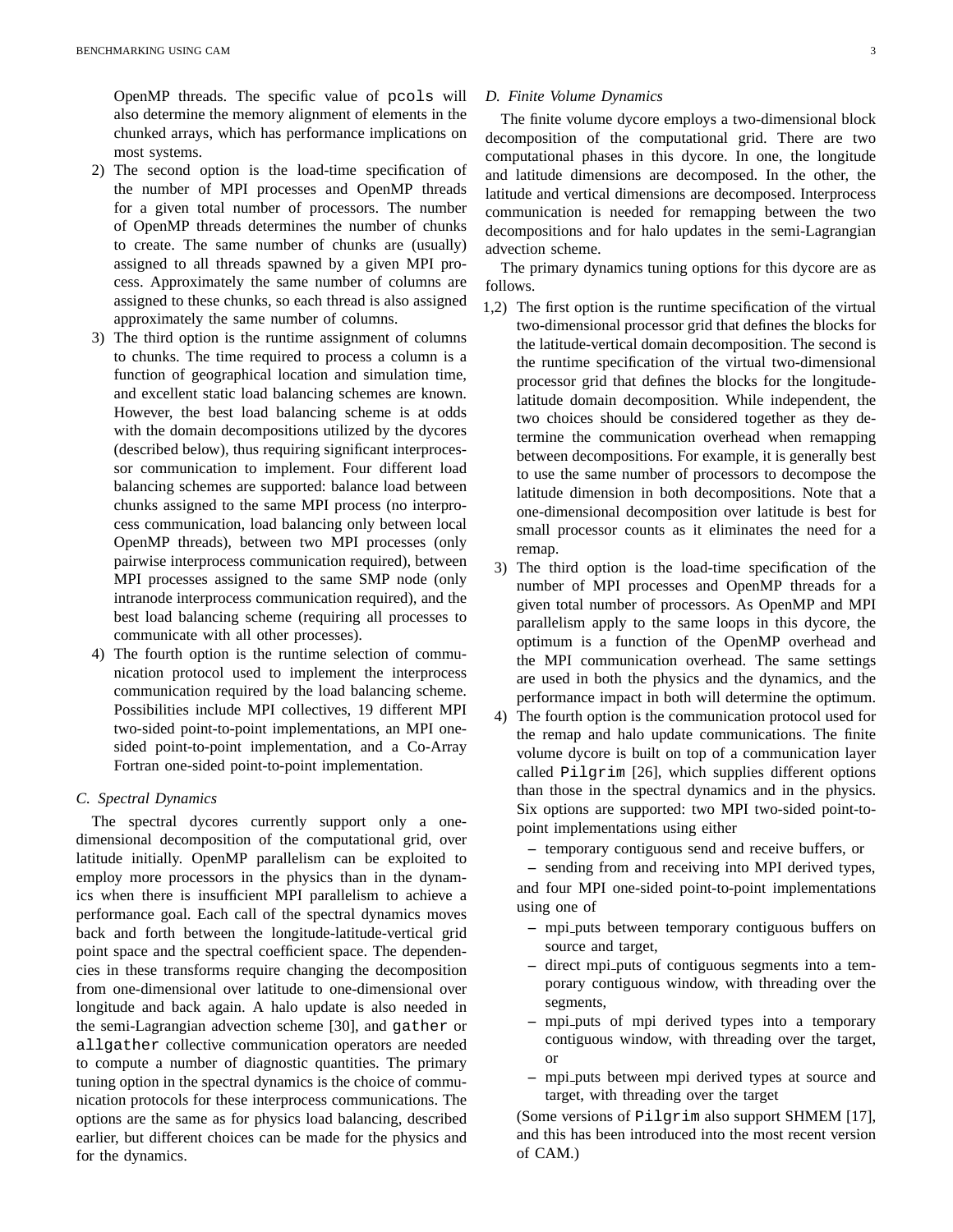# IV. TUNING

The goal of the CAM benchmarking is to generate performance scaling curves as a function of processor count for one or more dycores and for one or more problem specifications. As the optimal tuning setings can vary with dycore, problem specification, and processor count, the large number of tuning options can make fair benchmarking an arduous task. Here we describe our approach to tuning CAM when benchmarking.

First, we use performance data from representative kernels or from CAM on a small number of processors to reduce the number of options that need to be examined when benchmarking. In particular, we identify appropriate compiler options, math library routines, communication layer and communication protocols, and chunk size (pcols).

Second, we organize the benchmarking in such a way as to prune the search tree when a given option has been shown to be uncompetitive. To eliminate start-up costs that would not be typical of production runs, we time the code when simulating one, two, and three simulation days, taking differences to estimate seconds per day of simulation for longer runs. When runtimes are small, we also verify these estimates with runs for 30 simulation days. We use the one day runs to identify a few good choices of the candidate tuning options and restrict the longer runs to these near-optimal choices. We also use scaling data to identify when options stop being competitive and can be eliminated from further experiments. For example, one-dimensional decompositions in the finite volume dynamics are more efficient for small processor counts than the twodimensional decompositions. Initial experiments are used to determine the point of crossover, and two-dimensional decompositions are used only for larger processor counts. The search space pruning is applied to both the subset of options identified in the first stage of the tuning and to the other, as yet unexamined, options.

## V. EXAMPLE RESULTS

In this section we describe results from recent benchmarking exercises, quantifying the importance of tuning. Data were collected on the following systems.

- Cray X1E cluster at ORNL: 256 4-processor symmetric multiprocessor (SMP) nodes. Each processor is a Multi-Streaming Processor (MSP) comprised of 8 32-stage vector units running at 1130 MHz, 128 64-bit wide, 64 element deep vector registers, and 4 scalar units running at 565 MHz.
- Cray XT3 at ORNL: 5294 single processor nodes and a custom interconnect. Each node is connected to a Cray Seastar router through Hypertransport, and the Seastars are interconnected in a 3D-torus topology. Each processor is a 2.4 GHz AMD Opteron.
- IBM p690 cluster at ORNL: 27 32-processor p690 SMP nodes and an HPS interconnect. Each node has two 2-link network adapters. Each processor is a 1.3 GHz POWER4.
- IBM p575 cluster at the National Energy Research Scientific Computing Center (NERSC): 122 8-processor p575 SMP nodes and an HPS interconnect. Each node has

one 2-link network adapter. Each processor is a 1.9 GHz POWER5.

• SGI Altix 3700 at ORNL: non-uniform memory access (NUMA) shared memory system in which two 2 processor SMPs are connected to form a *C-brick*, with an SGI NUMAlink interconnect between the C-Bricks. Each processor is a 1.5 GHz Itanium2. The ORNL system has 256 processors.

The following experiments describe results for both the spectral Eulerian and the finite volume dycores. For the spectral dycore we used version 3.0.p1 of CAM, available from http://www.ccsm.ucar.edu/models/atm-cam/, and a problem with a horizontal grid of size  $256 \times 128$  and 26 vertical levels. This is the same problem resolution and CAM dycore as used in the CCSM coupled climate model for the fourth IPCC (Intergovernmental Panel on Climate Change) assessments [22]. Because the spectral dycore supports only a one-dimensional decomposition over latitude, the number of MPI processes cannot be greater than 128 for this problem. However more than 128 processors can be used if OpenMP parallelism is exploited.

For the finite volume dycore we used version 3.1 of CAM, available from the same URL, and a problem with a horizontal grid of size  $576 \times 361$  and 26 vertical levels. The finite volume dycore requires that at least three latitudes and three vertical levels be assigned to each MPI process. For a one-dimensional decomposition over latitude, this limits the number of MPI processes to 120. For a two-dimensional decomposition, the maximum number of MPI processes increases to 960.

In the rest of this section we describe some of the performance sensitivities of the different platforms for these problems and dycores. Note that we do not have the data necessary to show how bad performance can be if poor choices are made. The goal of the methodology described earlier is to identify poor choices quickly and eliminate them from further testing. Even some of the data described below could have been eliminated if we had been more careful when collecting data. We also do not show the sensitivities to compiler flags, communication protocol, or runtime environment variables (such as, for example, the memory and task affinity flags on the IBM systems), which are some of the most important optimizations, but are not unique to CAM.

Figure 1 shows the impact of pcols on the performance of the physics. The runtime for the physics for one simulation day was measured for a variety of chunk sizes. These runtimes were then normalized with respect to the runtime of the optimal pcols setting for each platform. The two graphs contain the same data, but use different axes limits and scalings. As expected, the vector system prefers large pcols, while the nonvector systems prefer smaller values. Performance on all of the nonvector systems is relatively insensitive to the exact pcols value as long as the extremes, both small and large, are avoided. The optimal value for each system is as follows: 8 for the Altix, 24 for the P690, 34 for the XT3, 80 for the P5-575, and 514 or 1026 for the X1. Note that performance is degraded on many of the systems when pcols is a power of two and large.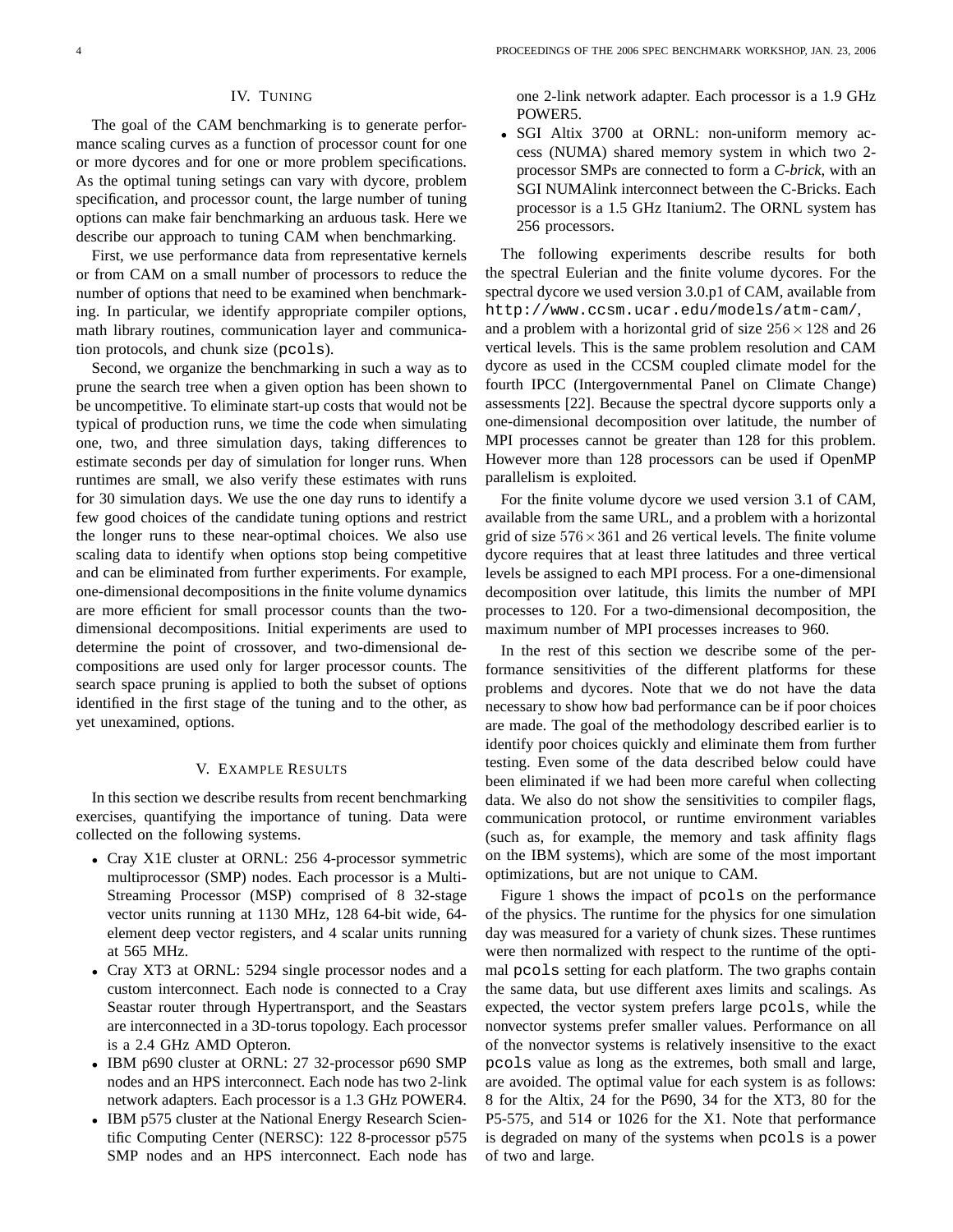

FIGURE 1: Chunk size experiments

Figures 2 and 3 show the impact of different numbers of OpenMP threads per process as a function of the total number of processors. The total runtime for one simulation day was measured on the IBM p690 cluster for both the spectral Eulerian and finite volume dycores. For the finite volume dycore, results are shown for both a one-dimensional decomposition and a two-dimensional decomposition defined by a virtual processor grid of size  $(P/4) \times 4$ , where P is the number of MPI processes. Performance is already optimized with respect to communication protocol, chunk size, and load balancing in these experiments. The runtime is used to calculate the computation rate in simulation years per wallclock day. For these experiments the primary utility of OpenMP parallelism is to increase the total number of processors that can be used. For experiments with the spectral Eulerian dycore, utilizing fewer threads is generally faster for a given total number of processors. Exceptions occur when a particular MPI process count leads to an uncorrectable load imbalance. A similar result holds for the finite volume dycore and the two-dimensional decomposition. For the finite volume dycore and the one-dimensional decomposition, there is a crossover point beyond which it is faster to not increase the number of MPI processes, utilizing more OpenMP threads instead. Note that the one-dimensional decomposition achieves a higher computational rate than the two-dimensional decomposition, up to 672 processors and for this problem size.



FIGURE 2: OpenMP experiments with spectral Eulerian dycore on IBM p690 cluster



FIGURE 3: OpenMP experiments with finite volume dycore on IBM p690 cluster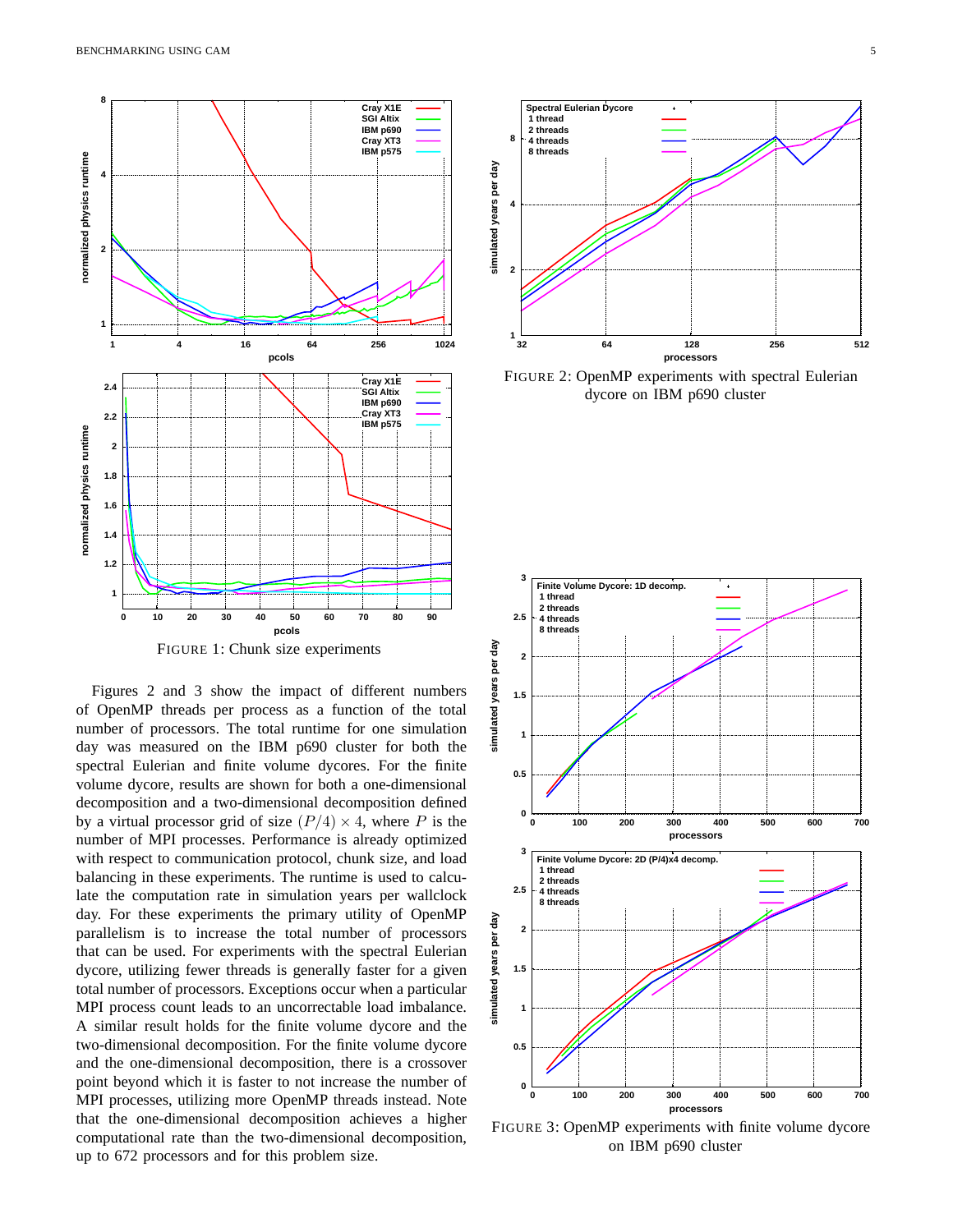

FIGURE 4: Domain decomposition experiments

Figure 4 compares the performance of the one-dimensional domain decomposition with two-dimensional domain decompositions defined by virtual processor grids of size  $(P/4) \times 4$ and  $(P/7) \times 7$ , respectively, for the finite volume dycore. Performance is already optimized with respect to communication protocol, chunk size, load balancing, and number of OpenMP threads in these experiments. Results are presented for three systems: the Cray X1E, the Cray XT3, and the IBM p690 cluster. The computational rate for one simulation day is plotted versus the number of processors. The two graphs contain the same data, but use different axes scalings. For the two Cray systems the two-dimensional decompositions extend scalability and improve performance compared to the one-dimensional decomposition when the one-dimensionsal decomposition employs more than approximately 70 MPI processes to decompose the latitude dimension. This latitude process limit also determines when the  $(P/7) \times 7$  two-dimensional domain decomposition begins to outperform the  $\left(\frac{P}{4}\right) \times 4$  twodimensional domain decomposition. For smaller latitude process counts, the performance of the two-dimensional decompositions are approximately the same. Experiments on the Cray systems did not use OpenMP parallelism. In contrast, OpenMP parallelism was employed in the IBM p690 experiments. OpenMP parallelism allows the number of MPI processes to be kept no larger than 84 in the p690 cluster experiments, and the one-dimensional decomposition results are always superior to the two-dimensional decomposition results. Again, the two two-dimensional decompositions demonstrate approximately the same performance.

Figure 5 compares the performance of the different load balancing schemes on the Cray XT3 and on the IBM p690 cluster for the finite volume dycore. Performance is already optimized with respect to communication protocol, chunk size, domain decomposition, and number of OpenMP threads in these experiments. The graphs show the ratio of the runtime for a given load balancing scheme to that of the minimum runtime over all load balancing schemes for a given processor count. On the p690 cluster, full load balancing is always best, but no load balancing is at most 8 percent slower. On the Cray XT3, full load balancing is usually best, but pairwise exchange load balancing is never much worse. Here, no load balancing is as much as 12 percent slower.





We did not include a load balancing comparison for the Cray X1E as full load balancing is always significantly better and we did not collect the required data. While full load balancing is typically best on these platforms, this is not true on all platforms. In particular, systems for which interprocessor communication bandwidth is low compared to processor speed will likely not find full load balancing useful.

The final figure and tables are attempts to capture the impact of all of the performance tuning options. Such a comparison is difficult in that it requires defining the "default" options.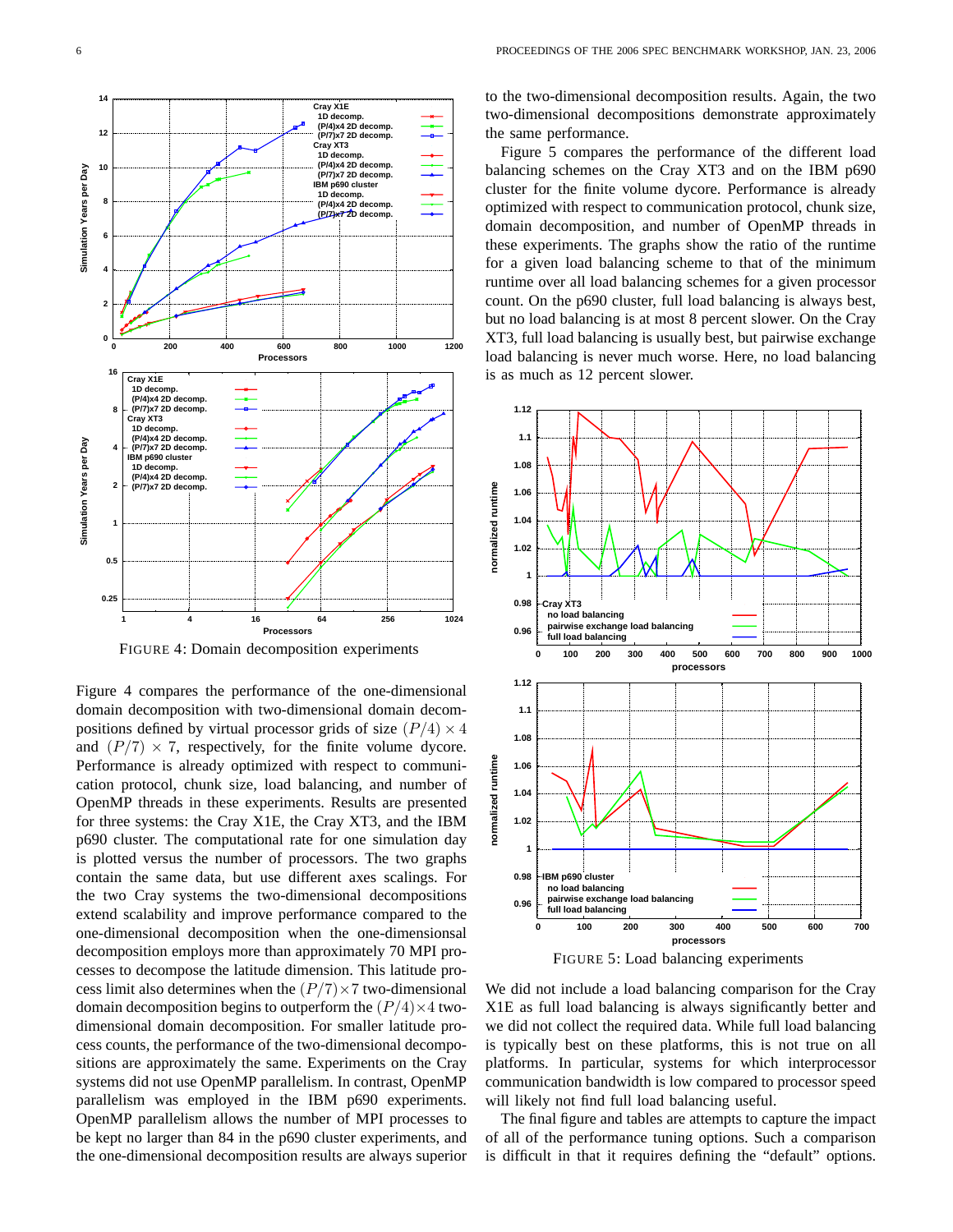It is easy to make CAM run poorly on any given system, for example, by setting pcols inappropriately. Figure 6 compares optimal CAM performance for the spectral Eulerian dycore with the performance when running CAM in the same way as CCM, CAM's predecessor, on the IBM p690 cluster and on the Cray X1E. In *CCM mode* each latitude line (subset of vertical columns with a common latitude index) is a chunk (pcols  $\equiv$ 258), OpenMP is not enabled, and no load balancing is used.



FIGURE 6: Performance comparison between optimal and default settings for spectral Eulerian dycore.

The optimal settings for the IBM p690 cluster are described in Table 1. The load balancing and chunk size optimizations result in significant performance improvements. Both load balancing and increased serial performance due to the smaller chunk size contribute to the performance enhancement for small processor counts. For large processor counts, the small chunk sizes (16, 24, 32 vertical columns) increase the amount of OpenMP parallelism available compared to 256 column chunks, improving scalability compared to runs with the CCM settings. Note that full load balancing is not optimal in many instances in these experiments.

The optimal settings for the Cray X1E are described in Table 2. As performance for the vector length in CCM mode is close to optimal, the differences in performance are primarily due to load balancing. OpenMP parallelism was not exploited in these runs. Partly this is because OpenMP has not been tested extensively in the current port of CAM to the X1E.

|       | MPI             | threads     |       | load     | improv. vs. |
|-------|-----------------|-------------|-------|----------|-------------|
| Proc. | processes       | per process | pcols | balance  | CCM alg.    |
| 32    | $\overline{32}$ |             | 16    | full     | 28%         |
| 64    | 64              |             | 16    | pairwise | 28%         |
| 96    | 96              |             | 24    | full     | 36%         |
| 128   | 128             |             | 16    | pairwise | 25%         |
| 160   | 40              |             | 24    | full     | 21%         |
| 192   | 48              |             | 24    | pairwise | 33%         |
| 256   | 128             | 2           | 16    | full     | 47%         |
| 320   | 40              | 8           | 32    | none     | 48%         |
| 384   | 48              | 8           | 24    | pairwise | 62%         |
| 512   | 128             |             | 16    | pairwise | 91%         |

#### TABLE I

OPTIMAL PERFORMANCE SETTINGS FOR IBM P690 CLUSTER FOR SPECTRAL EULERIAN DYCORE

|       | <b>MPI</b> | threads     |       | load    | improv. vs. |
|-------|------------|-------------|-------|---------|-------------|
| Proc. | processes  | per process | pcols | balance | CCM alg.    |
| 8     |            |             | 1026  | full    | 8%          |
| 16    | 16         |             | 1026  | full    | 19%         |
| 32    | 32         |             | 1026  | full    | 16%         |
| 64    | 64         |             | 514   | full    | 15%         |
| 96    | 96         |             | 514   | full    | 23%         |
| 128   | 128        |             | 258   | full    | 17%         |
|       |            |             |       |         |             |

TABLE II

OPTIMAL PERFORMANCE SETTINGS FOR CRAY X1E FOR SPECTRAL EULERIAN DYCORE

However, we do not expect OpenMP parallelism to increase scalability much beyond 128 processors for this problem size. For example, using 256 processors, say 128 MPI processes and 2 OpenMP threads per process, will halve the number of columns per chunk to 128. This decreases the vector length of many loops in the physics to 128, which is half the vector length of the X1E processor. Thus, while we would be using twice as many processors, the performance of each processor would be approximately halved in the physics.

There is no older version of CAM with the finite volume dycore that can be used to define an experiment similar to that described above, nor do we have sufficient performance data for any default settings. Instead we simply report optimal settings.

The optimal settings for the IBM p690 cluster for the finite volume dycore are described in Table 3. In only one of the examined cases did a two-dimensional decomposition (32x7 with one thread) outperform a one-dimensional decomposition (112x1 with two threads), and then only slightly. Note that the optimal value of pcols increases with the number of OpenMP threads. The reason for this is not clear, but the performance impact was significant in some cases. Also note that direct interprocessor communication between MPI derived types was faster than copying into/out of temporary buffers.

The optimal settings for the Cray X1E for the finite volume dycore are described in Table 4. For each experiment a pcols value was determined that would maximize the number of columns per chunk subject to the restriction that  $p \circ \log s \leq$ 1026 while also minimizing memory requirements. (pcols larger than 1026 sometimes causes memory problems.) A subset of the values was then selected that provided reasonable coverage, simply to limit the number of executables gener-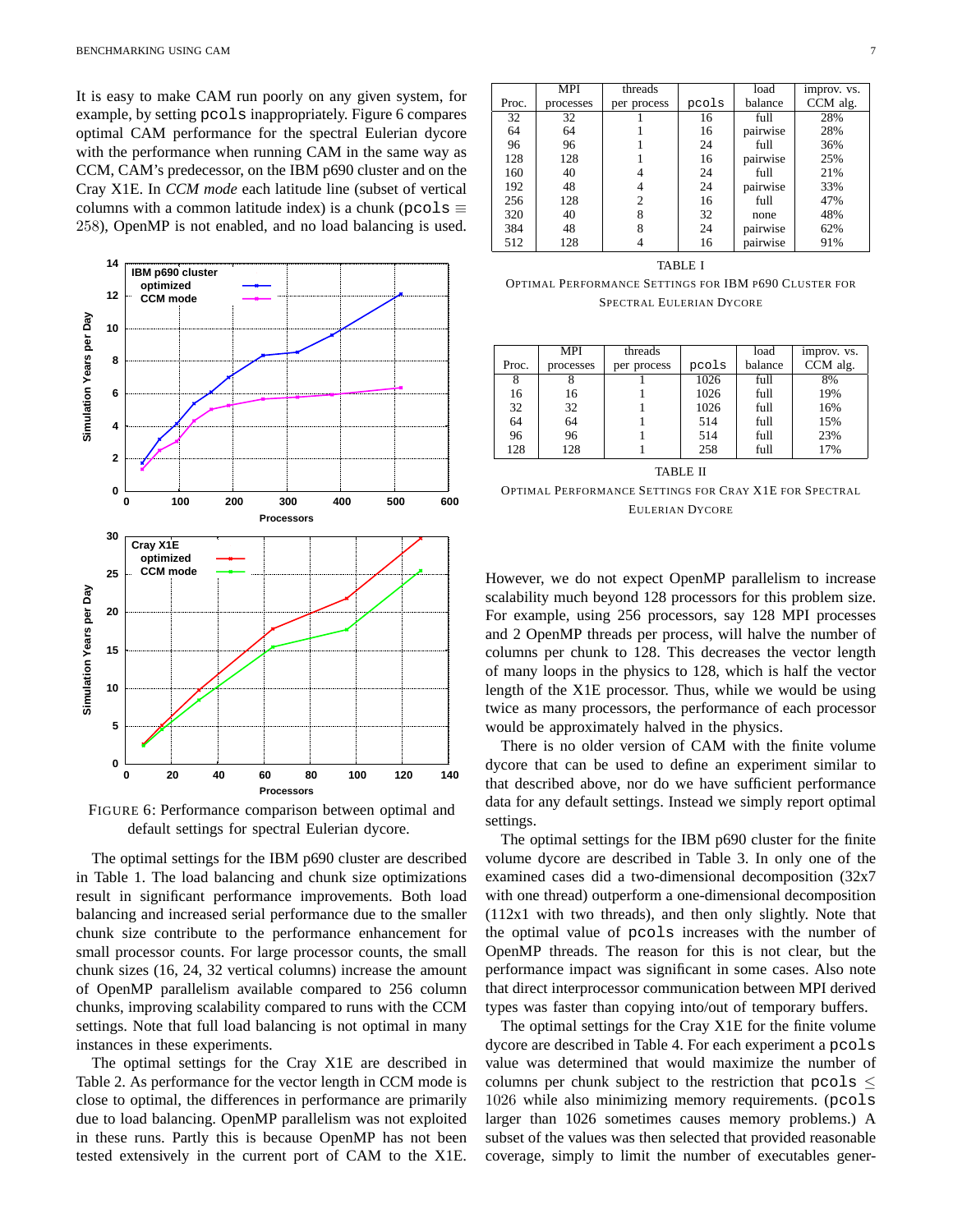|       | processor | threads     |       | load    | derived |
|-------|-----------|-------------|-------|---------|---------|
| Proc. | grid      | per process | pcols | balance | types   |
| 32    | 32x1      |             | 16    | full    | yes     |
| 64    | 64x1      |             | 16    | full    | yes     |
| 96    | 48x1      |             | 16    | full    | yes     |
| 128   | 64x1      | 2           | 16    | full    | yes     |
| 224   | 32x7      |             | 24    | full    | yes     |
| 256   | 64x1      | 4           | 24    | full    | yes     |
| 448   | 56x1      | 8           | 32    | full    | yes     |
| 512   | 64x1      | 8           | 32    | full    | yes     |
| 672   | 84x1      |             | 32    | full    | yes     |

TABLE III

OPTIMAL PERFORMANCE SETTINGS FOR IBM P690 CLUSTER FOR FINITE VOLUME DYCORE

|       | processor | threads     |       | load    | derived |
|-------|-----------|-------------|-------|---------|---------|
| Proc. | grid      | per process | pcols | balance | types   |
| 32    | 32x1      |             | 870   | full    | no      |
| 48    | 48x1      |             | 870   | full    | no      |
| 64    | 64x1      |             | 870   | full    | no      |
| 96    | 24x4      |             | 870   | full    | no      |
| 128   | 32x4      |             | 870   | full    | no      |
| 192   | 48x4      |             | 990   | full    | no      |
| 256   | 64x4      |             | 870   | full    | no      |
| 336   | 48x7      |             | 630   | full    | no      |
| 448   | 64x7      |             | 570   | full    | no      |
| 672   | 96x7      |             | 330   | full    | no      |

TABLE IV

OPTIMAL PERFORMANCE SETTINGS FOR CRAY X1E FOR FINITE VOLUME **DYCORE** 

ated for the benchmarking. As mentioned earlier, the onedimensional decomposition is superior until the number of processes applied to the latitude dimension exceeds approximately 70. A similar rule holds when comparing the twodimensional decompositions. For example, for 336 processors the  $48 \times 7$  virtual processor grid delivers better performance than the  $84 \times 4$  processor grid. On the X1E sending from or receiving into MPI derived data types degrades performance.

The optimal settings for the Cray XT3 for the finite volume dycore are described in Table 5. A slightly larger value of pcols than indicated earlier was found to perform best, though any choice between 20 and 40 is likely to work well. Performance is insensitive to the choice of communicating directly between MPI derived data types or not. While full load balancing was always optimal, the pairwise exchange load balancing option performed equally well, in agreement with the earlier discussion.

Benchmark experiments are not yet complete on the p575 cluster at NERSC, and results comparable to those from the other systems were not available in time for inclusion in this paper. Further Altix benchmarks will be run on the newer Altix systems at NASA-Ames rather than on the ORNL system.

#### VI. CONCLUSIONS

In this paper we described briefly some of the tuning options that make CAM a useful benchmark for evaluating early systems. We also described a methodology that makes it possible to tune CAM quickly when benchmarking. Even with this methodology, tuning CAM for benchmarking is expensive,

|       | processor | threads     |       | load    | derived |
|-------|-----------|-------------|-------|---------|---------|
| Proc. | grid      | per process | pcols | balance | types   |
| 32    | 32x1      |             | 40    | full    | yes     |
| 48    | 48x1      |             | 40    | full    | no      |
| 64    | 64x1      |             | 40    | full    | yes     |
| 96    | 24x4      |             | 40    | full    | yes     |
| 128   | 32x4      |             | 40    | full    | yes     |
| 192   | 48x4      |             | 40    | full    | yes     |
| 256   | 64x4      |             | 40    | full    | yes     |
| 336   | 48x7      |             | 40    | full    | no      |
| 448   | 64x7      |             | 40    | full    | yes     |
| 672   | 96x7      |             | 40    | full    | yes     |
|       |           |             |       |         |         |

TABLE V

OPTIMAL PERFORMANCE SETTINGS FOR CRAY XT3 FOR FINITE VOLUME **DYCORE** 

but we feel that the improved fairness in the performance data justifies the additional cost.

On the systems utilized in this paper, OpenMP and the twodimensional domain decompositions were primarily useful for extending the number of processors that could be employed. In contrast, load balancing and chunk size were important optimizations for any processor count. While not mentioned in the paper, communication protocol did not play an important role in the sense that the obvious choices (using MPI collectives for collective operations and MPI SENDRECV for point-topoint operations) performed well. The one exception was that sending from and receving into MPI derived data types performed poorly on the Cray X1E. The insensitivity to the choice of communciation protocol is due to the high performance of the interconnects and messaging libraries available on the target systems. However, communication protocol options have been very important performance enhancers in the past, and we expect them to continue to be important performance portability options in the future.

#### VII. ACKNOWLEDGEMENTS

This research used resources (Cray X1E, Cray XT3, IBM p690 cluster, and SGI Altix) of the National Center for Computational Sciences at Oak Ridge National Laboratory, which is supported by the Office of Science of the U.S. Department of Energy under Contract No. DE-AC05-00OR22725. It also used resources (IBM p575 cluster) of the National Energy Research Scientific Computing Center, which is supported by the Office of Science of the U.S. Department of Energy under Contract No. DE-AC03-76SF00098. We also gratefully acknowledge our collaborators, too numerous to mention here, in the performance engineering of CAM.

#### **REFERENCES**

- [1] M. B. BLACKMON, B. BOVILLE, F. BRYAN, R. DICKINSON, P. GENT, J. KIEHL, R. MORITZ, D. RANDALL, J. SHUKLA, S. SOLOMON, G. BONAN, S. DONEY, I. FUNG, J. HACK, E. HUNKE, AND J. HURREL, *The Community Climate System Model*, BAMS, 82 (2001), pp. 2357– 2376.
- [2] W. D. COLLINS, P. J. RASCH, B. A. BOVILLE, J. J. HACK, J. R. MCCAA, D. L. WILLIAMSON, B. P. BRIEGLEB, C. M. BITZ, S.-J. LIN, AND M. ZHANG, *The Formulation and Atmospheric Simulation of the Community Atmosphere Model: CAM3*, Journal of Climate, to appear (2006).